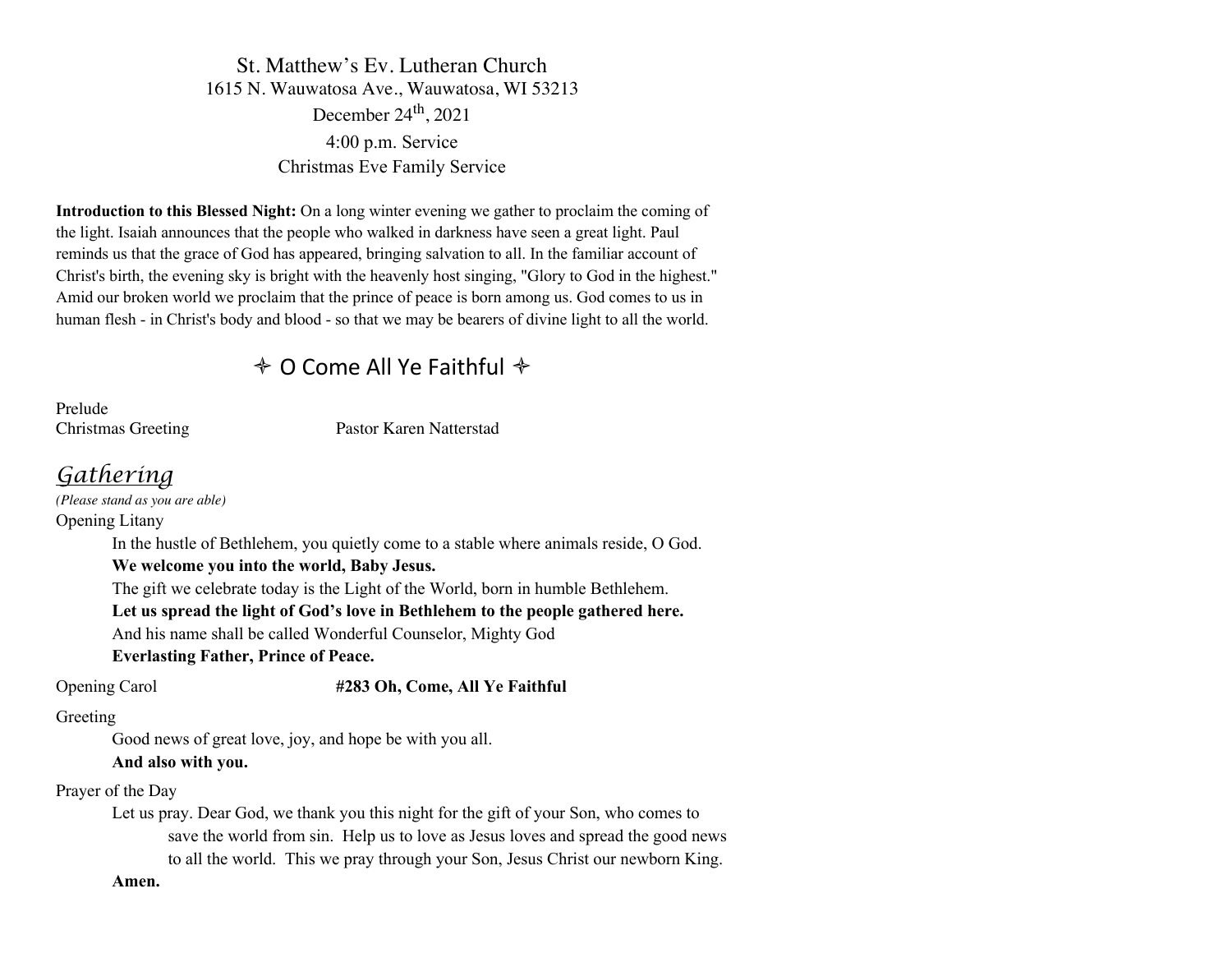*(Please be seated)*

Praise Kids! Anthem *Bells are Ringing* by Joanne LeDoux - Praise Kids! *Bells are ringing, we are singing alleluia, alleluia; alleluia. Bells are ringing, we are singing alleluia, Christ, the Savior is born.* 

*Share the news with ev'ryone that Jesus is born, today! Jesus is born, today! Jesus is born, today! Share the news with ev'ryone that Jesus is born, today! Christ, the Savior is born.* 

*Born in a manger, oh, what a sight! Jesus, the Baby born tonight.* 

# $\triangleq$  In the Beginning Was the Word  $\triangleq$

# *Word*

Christmas Delivery – Pastor Karen Natterstad

Bethlehem City

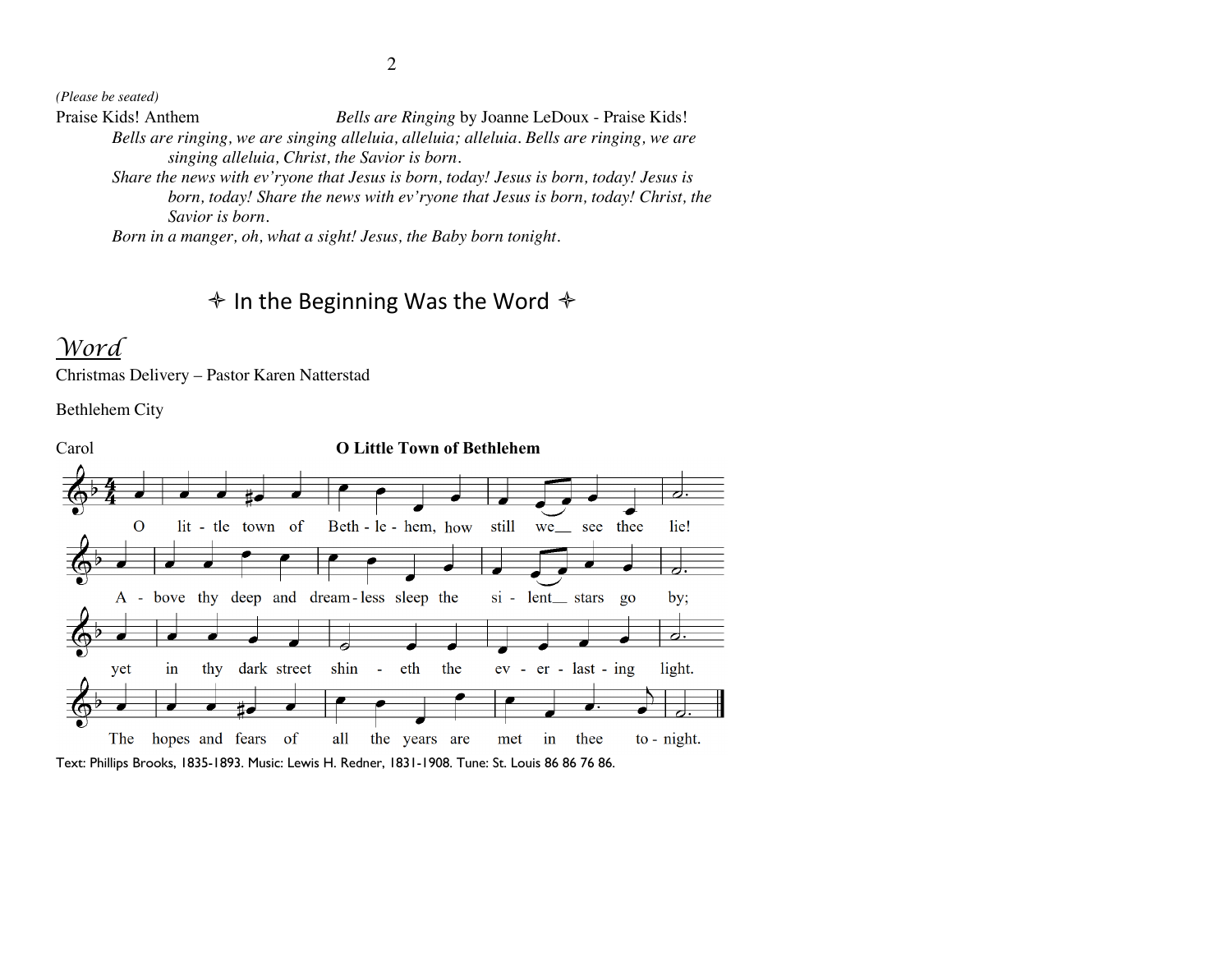Angels and Shepherds



Text: French carol; tr. H.F. Hemy, The Crown of Jesus Music, 1864. Music: French carol; arr. Edward S. Barnes, 1887- 1958. Tune: Gloria 77 77 and Refrain. Lewis H. Redner, 1831-1908. Tune: St. Louis 86 86 76 86.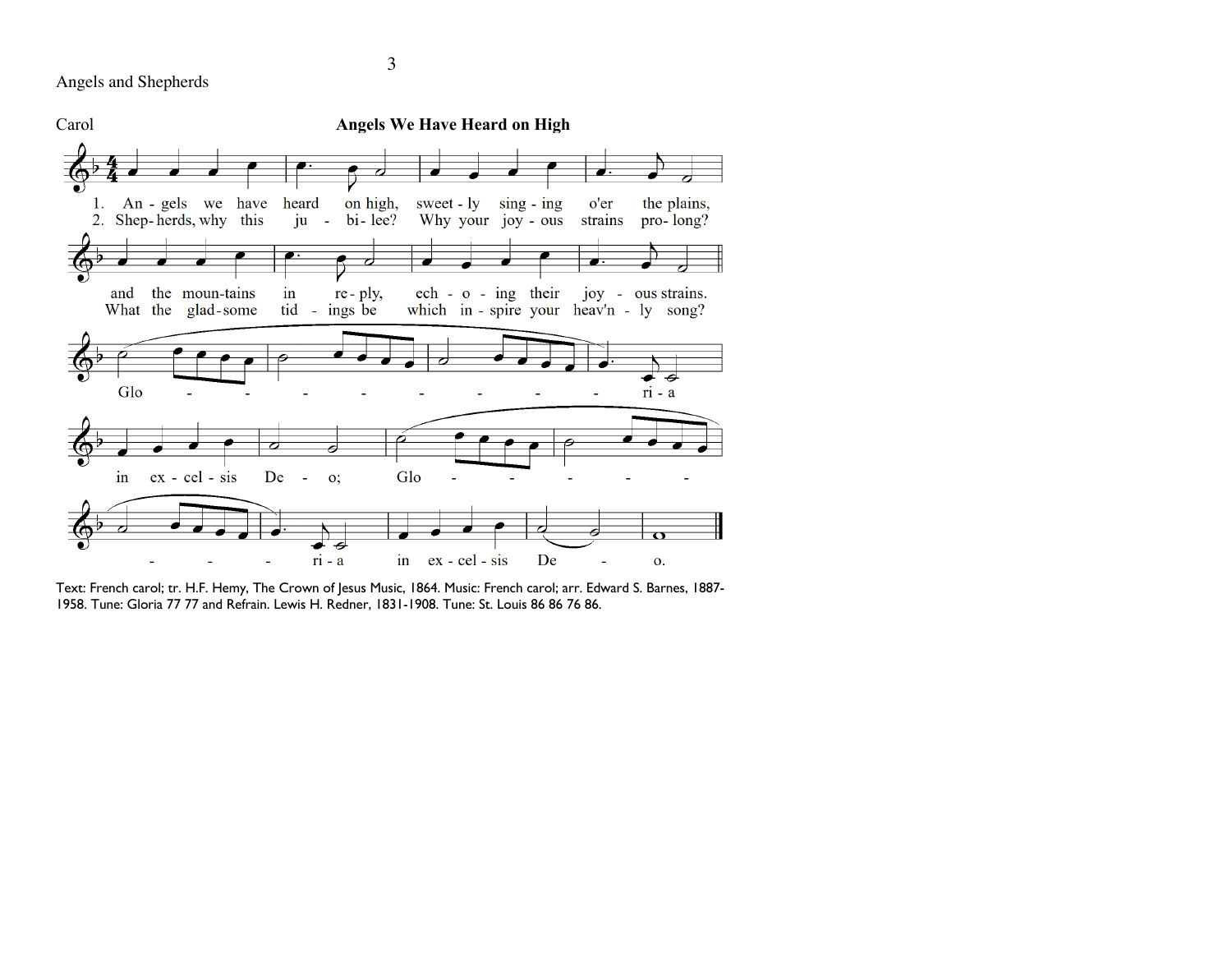The Manger and Gifts



Text: North American, 19th Cent. Music: William J. Kirkpatrick, 1838-1921. Tune: Cradle Song 11 11 11 11.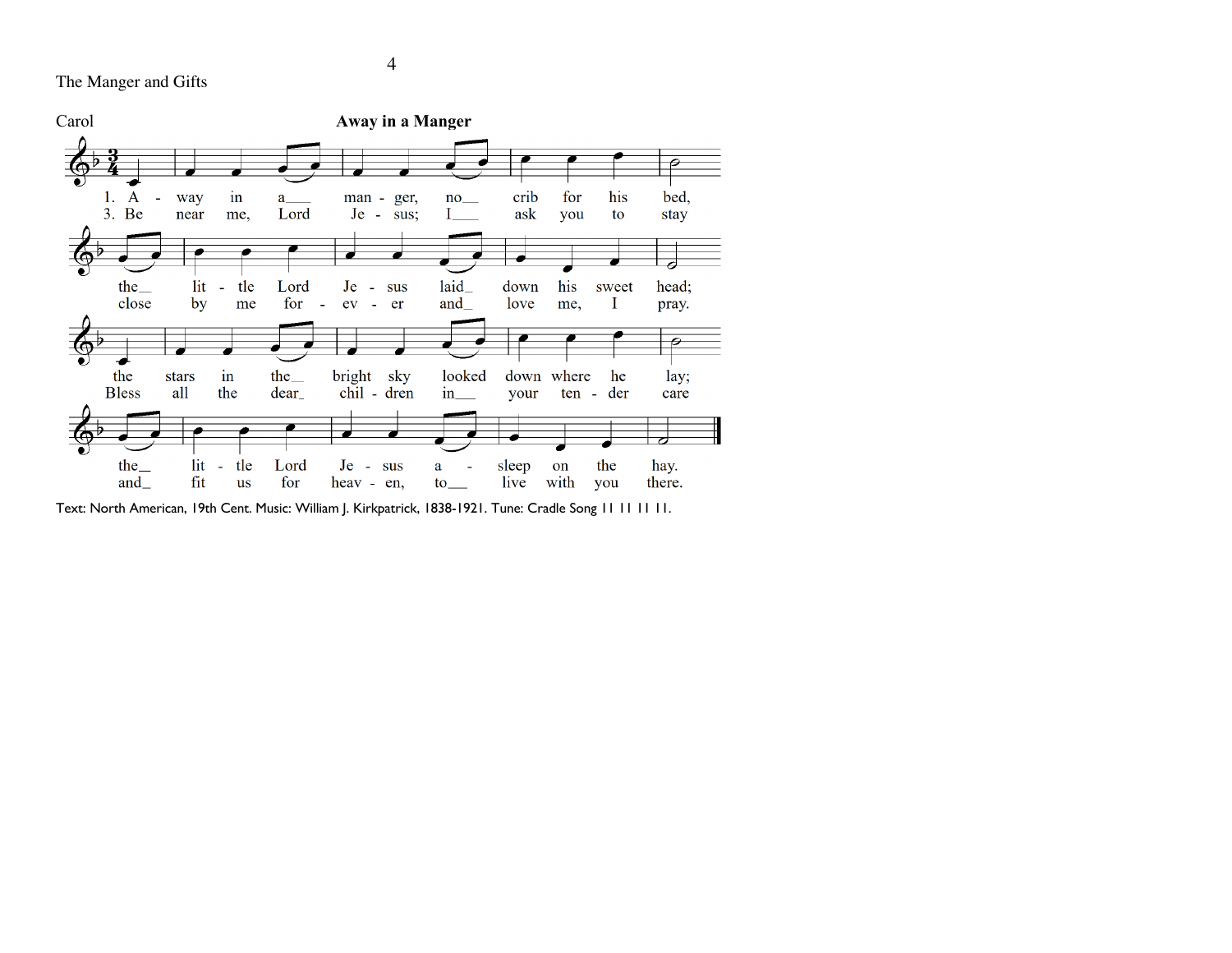The Star



Text: William C. Dix, 1837-1898. Music: English Ballad, 16th Century. Tune: Greensleeves, 87 87 68 67.

Gospel Reading Luke 2:8-20

The Christmas Good News from St. Luke, the 2<sup>nd</sup> chapter:

- There were some shepherds in that part of the country who were spending the night in the fields, taking care of their flocks. An angel of the Lord appeared to them, and the glory of the Lord shone over them. They were terribly afraid, but the angel said to them, "Don't be afraid! I am here with good news for you, which will bring great joy to all the people. This very day in David's town your Savior was born— Christ the Lord! And this is what will prove it to you: you will find a baby wrapped in cloths and lying in a manger."
- Suddenly a great army of heaven's angels appeared with the angel, singing praises to God: "Glory to God in the highest heaven, and peace on earth to those with whom he is pleased!"

5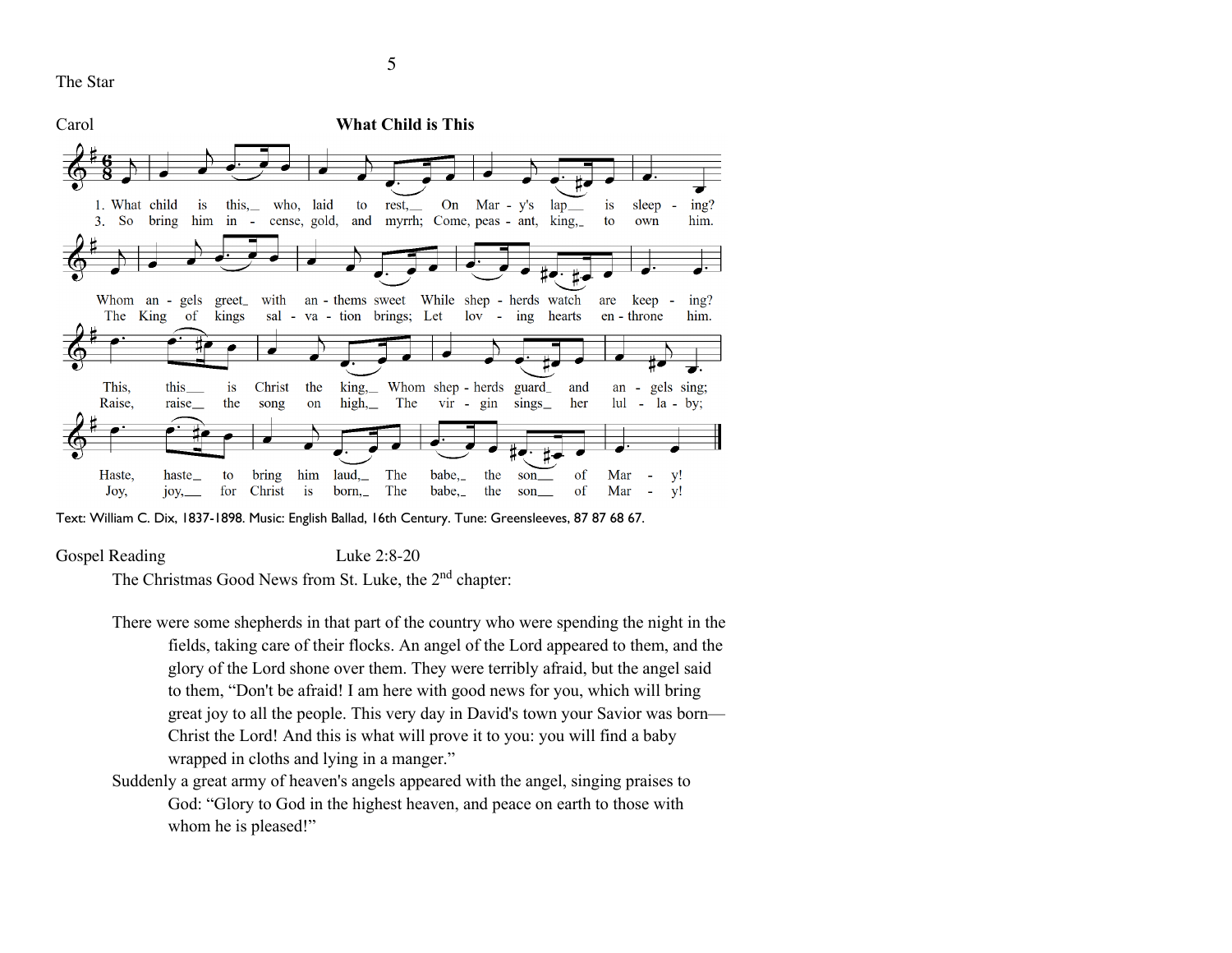- When the angels went away from them back into heaven, the shepherds said to one another, "Let's go to Bethlehem and see this thing that has happened, which the Lord has told us." So they hurried off and found Mary and Joseph and saw the baby lying in the manger.
- When the shepherds saw him, they told them what the angel had said about the child. All who heard it were amazed at what the shepherds said. Mary remembered all these things and thought deeply about them. The shepherds went back, singing praises to God for all they had heard and seen; it had been just as the angel had told them.

Word of God, word of life. **Thanks be to God.**

*(Please be seated)*

Message Pastor Karen Natterstad

*(Please stand as you are able)* Sharing of Christmas Peace

> At the birth of Christ the angels sang of peace and goodwill. May the peace of the Lord be with you always.

**And also with you.**

# $\triangle$  And the Word was Made Flesh  $\triangle$

*Thanksgiving*

*(Please be seated)*

Musical Offering *Infant Holy* arr. by Phil Perkins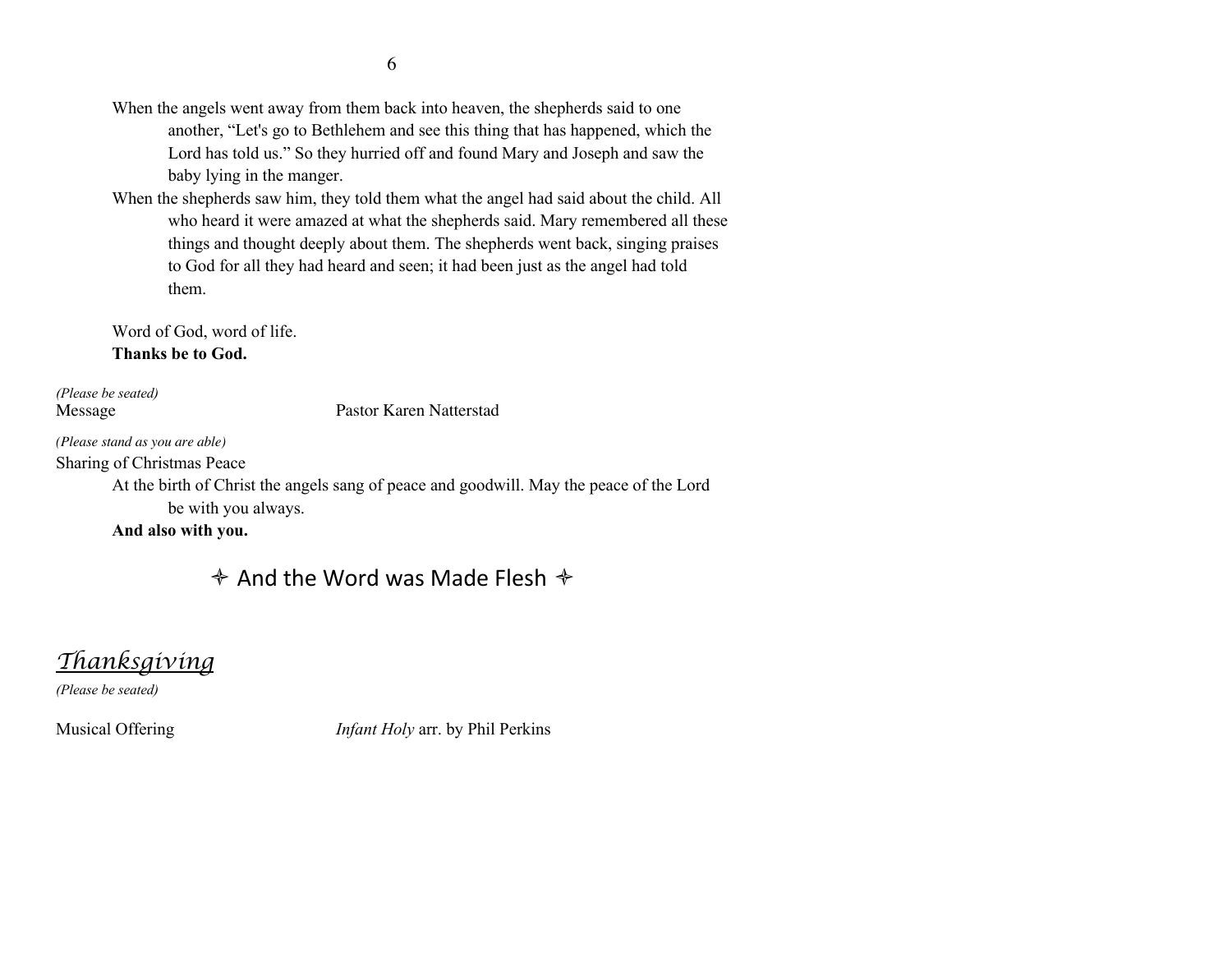*(Please stand as you are able)*



Tune: Stille Nacht, Irr. Music: Franz Gruber, 1787-1863. Text: Joseph Mohr, 1792-1849; tr. John F. Young, 1820-1885.

### Christmas Offertory Prayer

- Let us pray. Almighty God, we are thankful of the gift that you gave us in a manger in Bethlehem. Humbly we offer our gifts of service in joyful thanksgiving for the love you have given us.
- **We bring as well the concerns of our hearts for ourselves and for others. Hear our prayers and accept these gifts for the sake of your Son who was born this day, Jesus Christ our Lord. Amen**.

### Prayers of Intercession

Joining our voices with the heavenly host and Christians throughout time and space, let us pray for the church, the world, and all in need.

…Lord in your mercy.

7